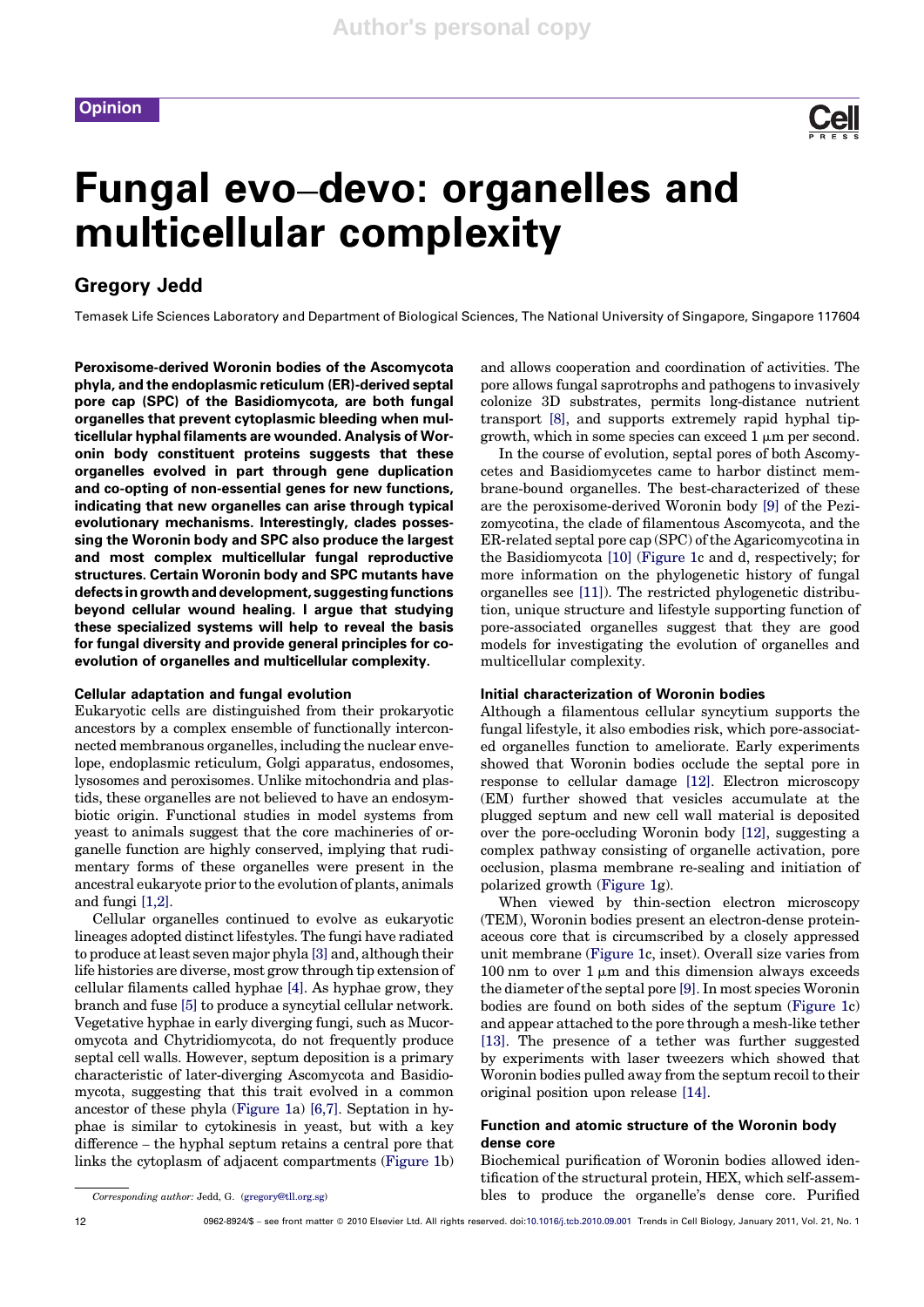# **Author's personal copy**



Figure 1. (a) Phylogenetic tree of the fungi and selected cellular traits. The likely origins of the perforate septum, septal pore cap (SPC), Woronin body and splitting of the Leashin tether are indicated. The Agaricomycota, Pezizomycota and Chytridiomycota are labeled. Asterisks mark the origin of the Ascomycota and Basidiomycota. Tree reprinted with permission from [6]. (b) An isolated septum from Neurospora crassa showing the septal pore. Scale bar,  $2 \mu m$ . (c) TEM of Woronin bodies (arrowheads) tethered at the septal pore in Aspergillus nidulans. Scale bar, 250 nm. The inset shows a mature Woronin body with the membrane visible (arrowhead). Images reprinted with permission from [13]. (d) TEM of septal pore cap (arrowheads) in Schizophyllum commune. Note the electron-dense organelle core. Scale bar, 100 nm. Image courtesy of Wally H. Müller. (e) The Woronin body structural protein HEX self-assembles to form hexagonal rods in vitro. Scale bar, 10 µm. Image reprinted with permission from [15]. (f) Woronin bodies bud from the peroxisome matrix. A HEX assembly [seen by differential interference contrast (DIC) imaging] buds out of the peroxisome matrix (cherry–PTS1: PTS1 fused to cherry fluorescent protein) with help from the WSC membrane protein. Scale bar, 2  $\mu$ m. Image reprinted with permission from [23]. (g) A Woronin body sealed septum from which new growth has been initiated. Two hyphal tips are growing from the Woronin body (arrowhead) sealed septum. Scale bar, 10  $µm$ . Image reprinted with permission from [15]. (h) Cartoon depicting the Woronin body comprising HEX, WSC, Leashin and membrane derived from the peroxisome. Different colors are used to denote properties of these proteins, which are identified in the lower panels. Red symbolizes self-assembly, the interaction between HEX and WSC is yellow and the interaction between WSC and Leashin is shown in blue.

recombinant HEX spontaneously assembles into a 3D protein lattice (Figure 1e). hex mutants are devoid of visible Woronin bodies and bleed protoplasm from septal pores following cellular wounding, directly confirming an adaptive function at the septal pore [15–18].

The HEX crystal structure reveals three evolutionarily conserved surface regions governing intermolecular contact, termed groups I, II and III. A group I mutation that disrupts HEX self-assembly, when expressed as the sole version of HEX in vivo, results in aberrant Woronin bodies possessing a soluble non-crystalline core [19]. These organelles can attain normal dimensions but are nonfunctional [19]. The requirement for a solid core can be understood in the context of intracellular turgor pressure associated with hyphal growth [20,21]. This turgor pressure needs to be resisted during pore sealing, and this need for resistance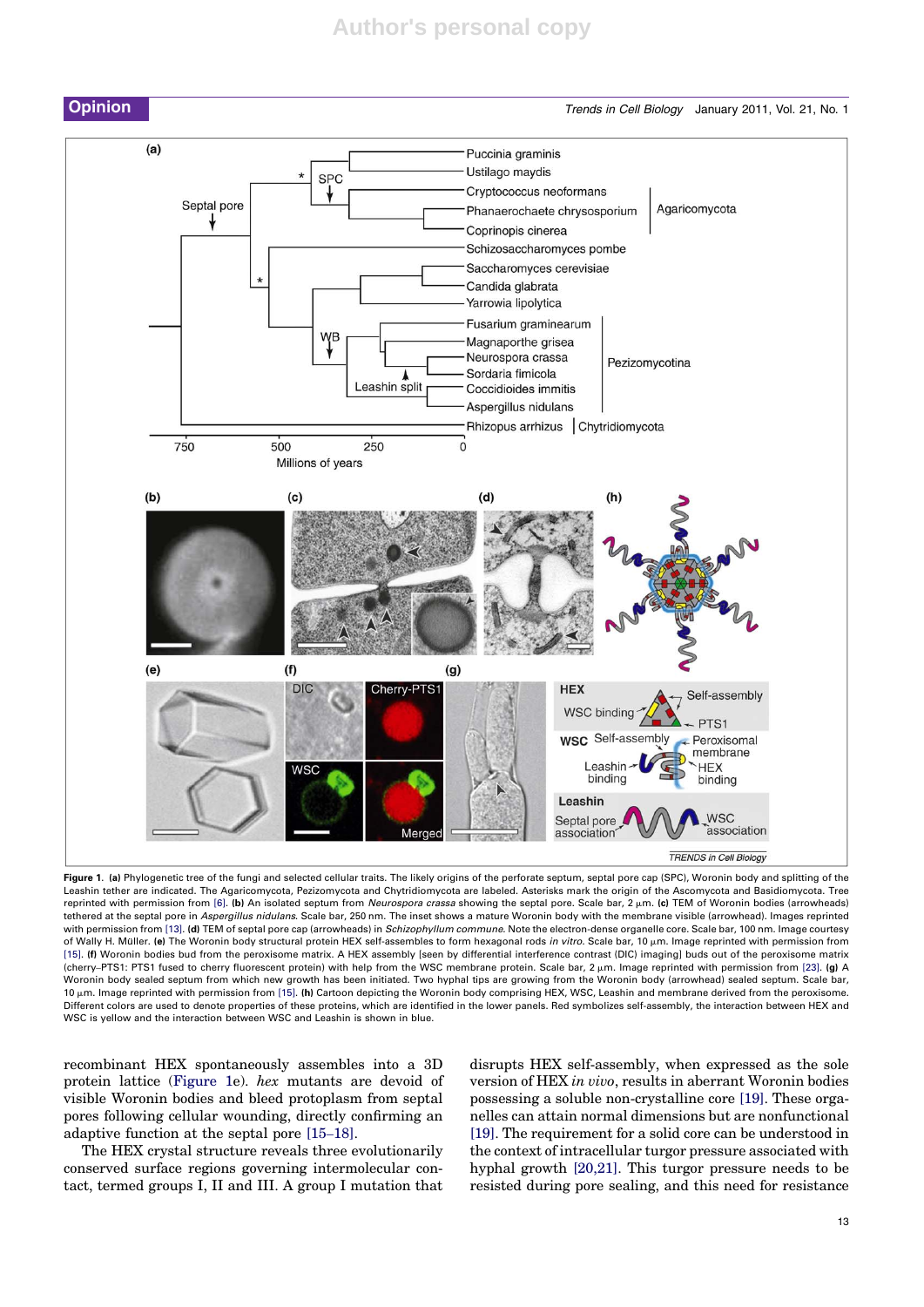# **Opinion** Trends in Cell Biology January 2011, Vol. 21, No. 1

could have favored the evolution of HEX self-assembly and dense core formation.

#### Woronin body biogenesis by peroxisomal protein sorting

Three genetic loci are known to be required specifically for Woronin body assembly. These encode the core matrix protein HEX, its membrane receptor WSC (Woronin sorting complex), and the cytoplasmic tether Leashin (Figure 1h). Woronin body biogenesis takes place in the growing apical hyphal compartment through a process determined in part by apically biased hex gene expression [22]. Newly synthesized HEX is imported into the peroxisome matrix via its peroxisome-targeting signal 1 (PTS1) where it self-assembles to produce micrometer-scale protein aggregates. These aggregates are enveloped by the four-pass peroxisomal transmembrane protein WSC, resulting in production of asymmetric budding intermediates (Figure 1f) [23]. The relationship between HEX and WSC coordinates Woronin body morphogenesis and inheritance [23]. Specifically, HEX recruits WSC to nascent Woronin bodies and WSC in turn promotes cell cortex association in a manner dependent upon its expression level in the membrane. WSC mediates organelle segregation by recruiting the cytoplasmic protein Leashin which binds to an unidentified determinant at the cell cortex [24]. In this way, cortex-associated Woronin bodies are immobilized and retained in sub-apical compartments. The continuous execution of this process ensures that each hyphal compartment is endowed with these organelles. In the absence of WSC or Leashin, Woronin body maturation is blocked and peroxisome-trapped HEX assemblies accumulate in apical hyphal compartments [23,24]. Leashin proteins of the Pezizomycotina are over 5000 amino acids in length and contain poorly conserved repetitive sequences. These sequences are believed to determine the spacing between the Woronin body and septal pore, which is between 100 and 200 nm (Figure 1c), and to confer elasticity on the tether [24]. After cell cortex association, membrane fission is mediated by the conserved peroxisomal membrane protein, PEX11 (peroxisomal biogenesis factor 11), separating newly formed Woronin bodies from their mother peroxisomes [25]. These studies indicate that Woronin bodies are complex organelles that form within peroxisomes but mature to become physically and functionally distinct organelles. The analysis of Woronin body constituents is beginning to shed light on their genetic origins and their function in hyphal multicellular organization.

#### Genetic origins and evolution of the Woronin body

Several key genetic events are likely to have contributed to the evolution of the Woronin body biogenesis pathway.

#### Gene duplication

Remarkably, the 3D fold of HEX is nearly identical to that of eukaryotic translation initiation factor 5A (EIF5A) proteins [19]. These ancient cytoplasmic proteins are present from Archaebacteria through to eukaryotes and play a role in polypeptide chain elongation during translation [26,27]. HEX also has significant sequence similarity to EIF5A [15], suggesting that these two gene families are related by ancestral gene duplication (Figure 2a) [19]. Comparison of these proteins leads to a plausible model of Woronin body evolution. Based on their ancient origins, both peroxisomes and EIF5A were present in the ancestral filamentous Ascomycete (Figures 2a and 3a). Following eIF-5A



Figure 2. Speculation on genetic events associated with Woronin body evolution. (a) hex evolution via eIF-5A gene duplication (b) wsc evolution by pmp22 co-option. (c) leashin evolution from an unknown precursor. (d) Splitting at the leashin locus produces two genes leashin-1 (lah-1) and leashin-2 (lah-2) and allowed a change in organelle localization in the Neurospora–Sordaria clade. Colors are used to denote mutations associated with the indicated protein functions. A cartoon depicting the complex formed by these proteins is shown at the bottom.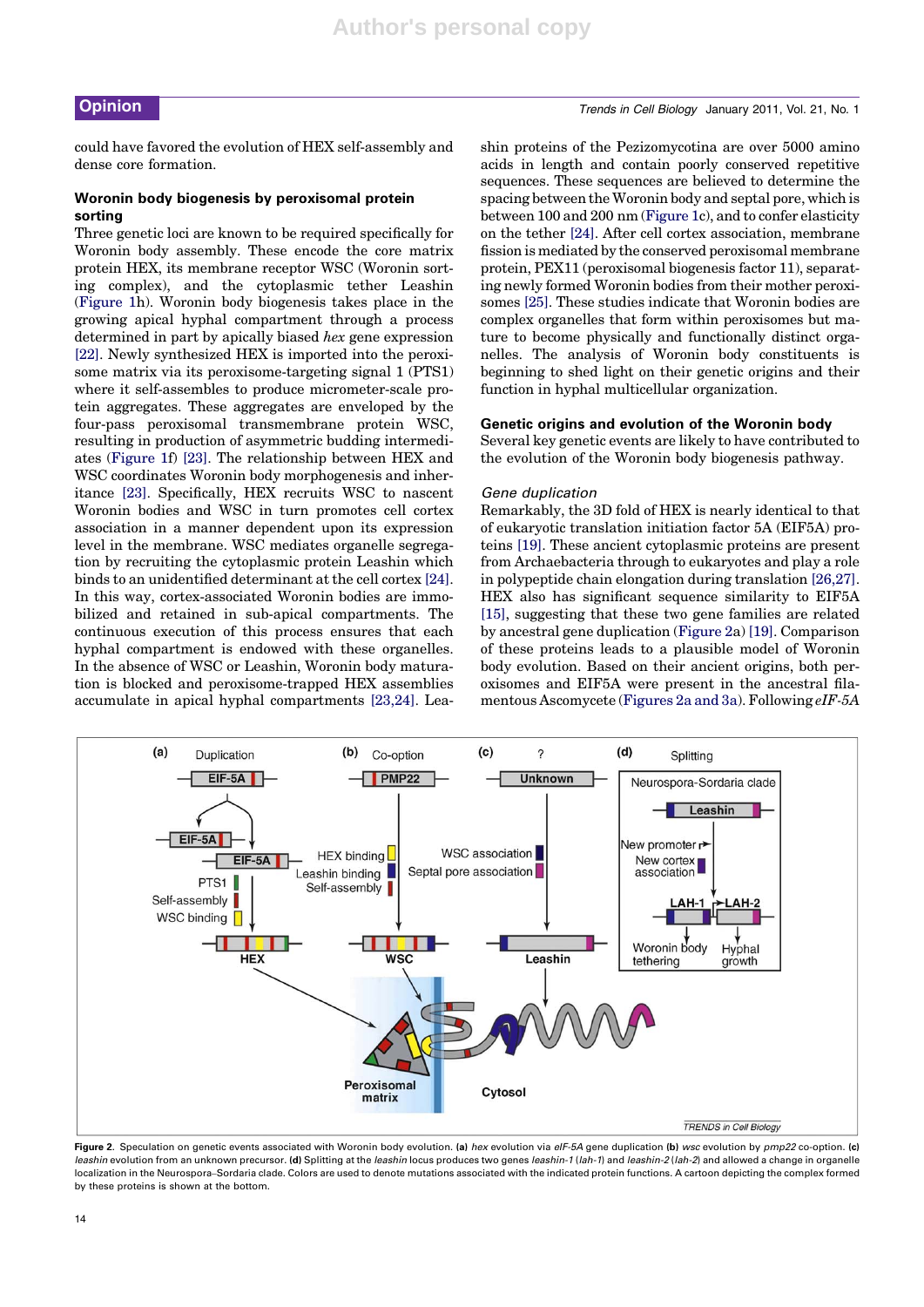

Figure 3. Model depicting cell biological changes associated with evolutionary emergence of Woronin body dedicated functions. (a) The ancestral state: Based on their deep phylogenetic distribution, peroxisomes, PMP22 and EIF5A were present in the ancestral filamentous Ascomycete. (b) eIF-5A undergoes gene duplication and one copy acquires PTS-1 to produce primitive HEX. (c) HEX self-assembly evolves through mutations affecting the three surface regions that govern intermolecular contacts (the three red domains indicated in HEX). (d) PMP22 co-opted to WSC function by acquiring the ability to interact with HEX oligomers and form higher order oligomers (three red domains indicated in WSC). Leashin evolves the capacity to bind WSC and the cell cortex through novel N- and C-terminal domains, respectively. (e) Fission of Woronin bodies from their mother peroxisomes exploits the pre-existing peroxisome division function PEX11 (for simplicity not shown). Proteins shown are identified in the legend at the bottom. Note that, for simplicity, HEX, WSC and Leashin functions are depicted sequentially, however, these were likely to have co-evolved and the order of their advent is unknown.

gene duplication, one copy acquired a PTS1 targeting signal (C-terminal tripeptide, typically SKL). Based on the sequence of contemporary EIF5A proteins, this could have been achieved through a single amino-acid substitution, resulting in primitive HEX (Figures 2a and 3b).

At least 12 specific amino acid substitutions were required to evolve HEX self-assembly from EIF5A [19]. This raises the question of how primitive HEX could persist and become fixed in a population if so many independently acquired mutations are required for its function. The answer probably lies in initial partial functionality and incremental improvements in assembly over time. Interestingly, EIF5A forms a dimer that can be modeled on the group I HEX oligomer [28] and has been reported to reversibly form tetramers and hexamers [29]. Thus, although more complex scenarios can be envisaged, weak self-assembly of primitive HEX could have immediately provided adaptive function, allowing for fixation and increasing functionality through subsequent mutations (Figures 2a and 3c).

#### Co-option

The HEX receptor WSC – identified from a forward genetic screen for Woronin body loss-of-function – encodes a 4-pass transmembrane protein in the PMP22 (peroxisome membrane protein 22)/MPV17 (myeloproliferative leukemia virus 17) gene family [23]. Close homologs are found in all sequenced Pezizomycotina – presumably orthologs (Figure 4a). Elsewhere, Neurospora WSC is most closely related to the PMP22 peroxisomal membrane proteins of animals, plants and fungi. The relationship between Neurospora WSC and fungal PMP22s is incongruent with known evolutionary relationships [23]. For example, Neurospora WSC is more closely related to PMP22 from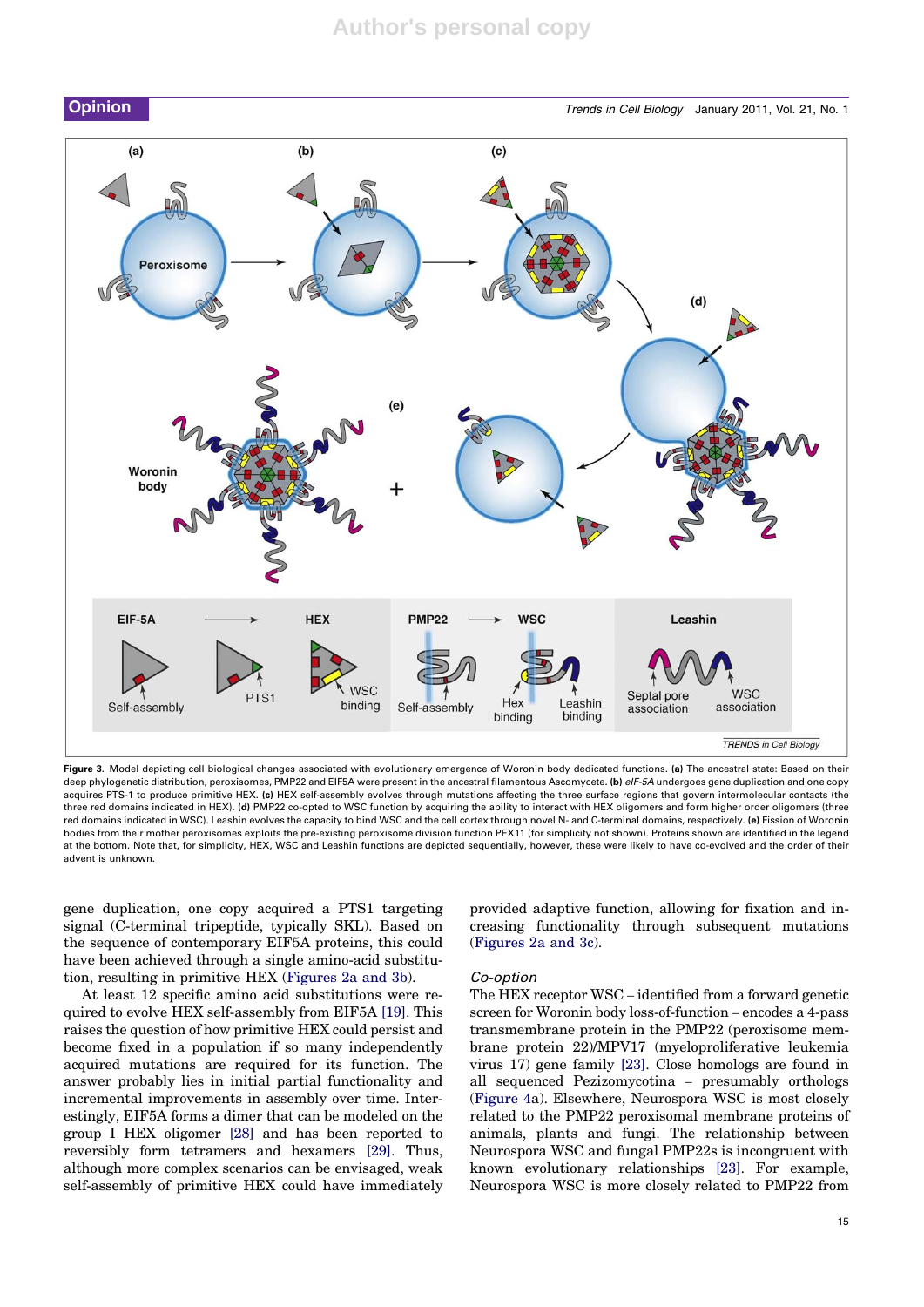

# **Opinion** Number 2011, Vol. 21, No. 1

| (a)          | Pezizomycotina                        | % identity to N. crassa protein |        |                    |                               |  |
|--------------|---------------------------------------|---------------------------------|--------|--------------------|-------------------------------|--|
|              |                                       |                                 |        |                    | <b>HEX EIF5A WSCLeashin</b>   |  |
|              | Chaetomium globosum                   | 81                              | 68     | 65                 | 57                            |  |
| Woronin      | Neurospora crassa                     | 100                             | 100    | 100                | 100                           |  |
| body         | Magnaporthe oryzae                    | 72                              | 72     | 65                 | 52                            |  |
|              | Gibberella zeae                       | 71                              | 68     | 66                 | 55                            |  |
|              | Aspergillus nidulans                  | 61                              | 70     | 51                 | 45                            |  |
|              | Aspergillus oryzae                    | 61                              | 70     | 50                 | 42                            |  |
|              | Saccharomyces cerevisiae              |                                 | 69     |                    |                               |  |
|              | Candida albicans                      |                                 | 66     | <b>PMP22</b><br>26 |                               |  |
|              | Schizosaccharomyces pombe -           |                                 | 60     |                    |                               |  |
| (b)          | Ustilago maydis                       |                                 | 63     | <b>PMP22</b><br>32 |                               |  |
|              | Woronin body interactome              |                                 |        |                    |                               |  |
| Protein      | Function                              |                                 | Ref    |                    |                               |  |
| <b>HEX</b>   | Dense-core assembly / WSC recruitment |                                 | 15, 23 |                    |                               |  |
| <b>WSC</b>   | Budding and inheritance               |                                 | 23     |                    |                               |  |
| Leashin      | Tether for inheritance                |                                 | 24     |                    |                               |  |
| Soft / Pro40 | Hyphal fusion and sexual development  |                                 | 36, 37 |                    |                               |  |
| Tmpl         | Redox requlation                      |                                 | 38     |                    |                               |  |
| ApsB         | Microtuble dynamics                   |                                 | 39     |                    |                               |  |
|              |                                       |                                 |        |                    | <b>TRENDS in Cell Biology</b> |  |

Figure 4. Woronin bodies evolved before radiation of the Pezizomycotina and the Woronin body interactome. (a) The phylogenetic tree is constructed from selected fungal species with sequenced genomes. Using the indicated Neurospora proteins, BLAST searches identify homologs of Woronin-body-associated proteins in all of the Pezizomycotina, but not outside this group (percent sequence identity is indicated). WSC identifies PMP22 in Candida albicans and Ustillago maydis but not in Saccharomyces cerevisiae and Schizosaccharomyces pombe from which this function has apparently been lost. (b) The Woronin body interactome. The table lists Woronin body-associated proteins along with a brief description of their function. Proteins directly involved in Woronin body biogenesis are shaded in grey.

the Basidiomycete Ustillago maydis than to PMP22 from the Ascomycete Candida albicans (Figure 4a) [23], suggesting that these proteins are not evolving under strict functional constraints. In addition, PMP22 coding sequences are absent from the genomes of some fungi, including Saccharomyces cerevisiae and Schizosaccharomyces pombe (Figure 4a), suggesting a non-essential cellular function. These observations indicate that PMP22 might have been present in the ancestor of the Pezizomycotina where it was available for co-option into the new WSC function (Figures 2b and 3c). Initial experimentation suggests functional divergence of WSC and PMP22. PMP22 from Ustillago is targeted efficiently to the Neurospora peroxisome but is unable to envelop HEX assemblies or complement a WSC deletion mutant (Liu, F. and G.J., unpublished observation). Therefore, WSC appears to possess new and divergent biochemical properties, including self-assembly, HEX oligomer binding [23] and engagement of Leashin [24] (Figures 2 and 3). Interestingly, electrophysiological measurements have recently shown that PMP22 can form channels – believed to consist of PMP22 oligomers – for the transport of small molecules across the peroxisome membrane [30]. This property could have predisposed PMP22 to evolve the ability to form even larger oligomers required for WSC functions in Woronin body morphogenesis and inheritance [23].

#### Gene splitting

The Leashin tether provides a third dedicated component of the Woronin body biogenesis machinery. Variation in this tether can account for variation in organelle positioning. Leashin is conserved within the Pezizomycotina (Figure 4a) but does not have significant sequence similarity to known proteins, precluding speculation on the initial acquisition of this function (Figure 2c). Interestingly, the pattern of Woronin body cell cortex association varies systematically. In most of the Pezizomycotina, Woronin bodies are tethered directly to the septal pore (Figure 1c). By contrast, a derived, delocalized pattern of cortex association has recently evolved in a group defined by Neurospora and Sordaria (Figure 1a). In Neurospora, the leashin locus encodes two related proteins (Figure 2d). The 5' gene, leashin-1, is required for Woronin body inheritance and encodes a protein that localizes to the Woronin body through a physical interaction with WSC [24]. By contrast, the  $3'$  gene, *leashin-2*, is not involved in inheritance, and encodes a protein that localizes to the septal pore and to the Spitzenkörper [31], a vesicle supply center at the hyphal apex. Remarkably, production of a chromosomally encoded Leashin-1/Leashin-2 fusion protein is sufficient to create the ancestral pore-tethered pattern in Neurospora [24,32]. This suggests that changes in Leashin are responsible for the evolutionary shift in organelle localization. These changes include evolution of promoter sequences for expression of Leashin-2 and a new cortexassociation domain at the C terminus of Leashin-1 (Figure 2d).

What prompted the shift in Woronin body localization? In nature, Neurospora appears to be the first fungus to colonize burnt vegetation soon after forest fires [33]. This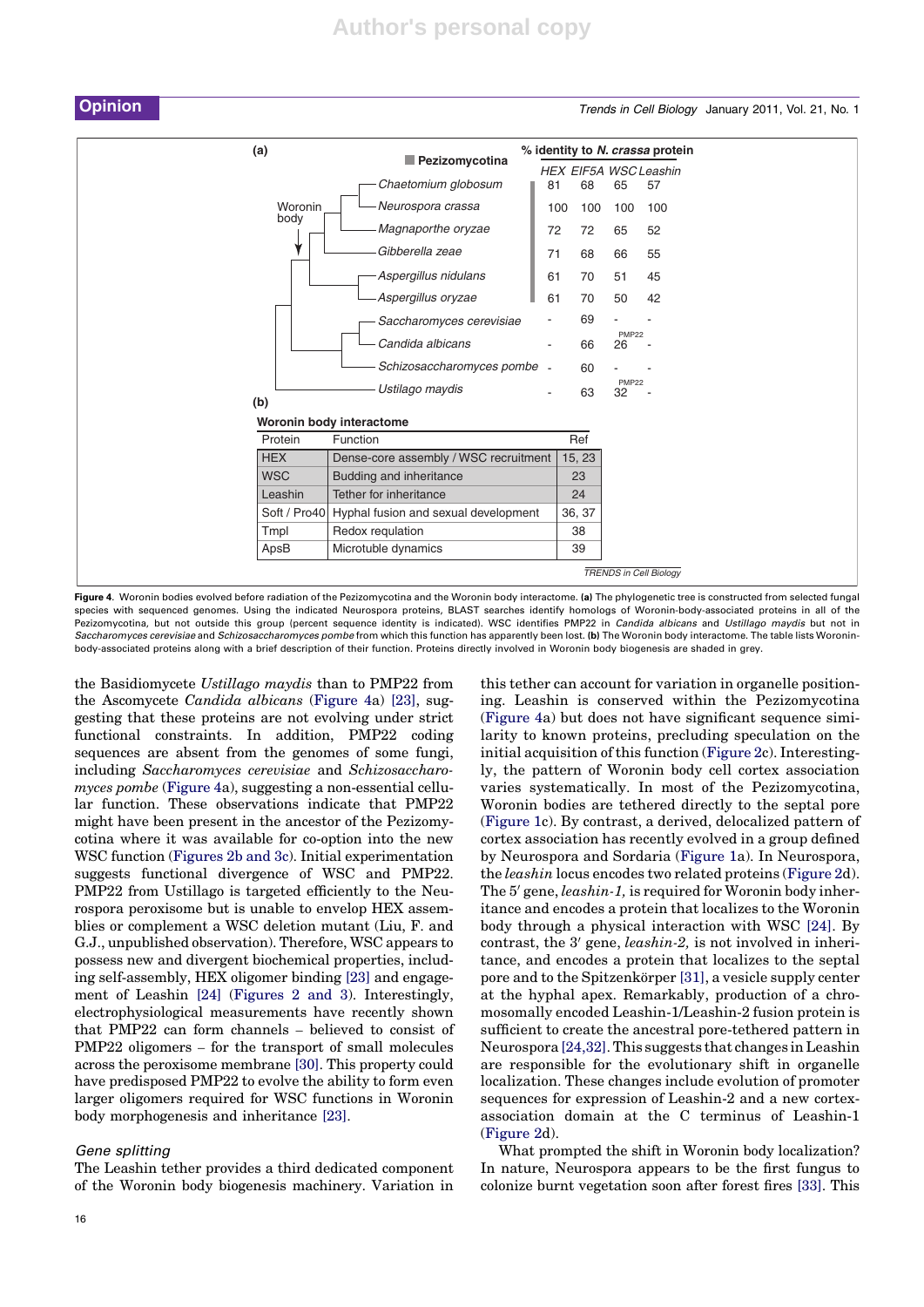ecology could explain evolution of unusually rapid growth, which can exceed  $1 \mu m$  per second [34]. Both Neurospora and Sordaria are characterized by rapid growth and associated protoplasmic trafficking through septal pores. These activities could be incompatible with Woronin body pore tethering and could have favored the delocalized pattern of cortex association [35].

### Evidence for additional Woronin-body-associated functions

Leashin-2 mutants are defective in hyphal growth [24] and Leashin-2 is localized to both the Spitzenkörper and septal pores. These findings suggest that the tether has an additional function in coordinating the activity of apical and sub-apical hyphal compartments. Other proteins have been localized to the Woronin body (Figure 4b), including the Sordaria Pro40 (protoperithecia 40) protein [36] and its Neurospora homolog Soft [37], which are required for fruiting body formation and hyphal fusion, TmpL (transmembrane protein L), a transmembrane protein involved in redox-related signal transduction [38] and a regulator of microtubule dynamics, ApsB (anucleate primary sterigmata B) [39]. Although the significance of their association with the Woronin body remains to be established, these findings imply that Woronin bodies have evolved to participate in diverse fungus-specific processes.

#### The Septal pore cap

Biochemical purification of the SPC from the filamentous Basidiomycete Schizophyllum commune recently identified SPC constituents [40–42]. One of these, SPC33, possesses sequences associated with ER localization and a deletion strain does not develop obvious SPCs, indicating that SPC33 is required for SPC differentiation from the ER. Interestingly, following cellular wounding the deletion strain bleeds more protoplasm than wild-type strains [42]. Thus, Woronin bodies and the SPC provide functionally convergent but evolutionarily independent solutions to the problem of septal pore gating. SPC33 mutants also have defects in colony growth and in the development of reproductive structures, suggesting additional functions in multicellular development[42]. By TEM, septal pores of the Agaricomycota sometimes contain electron-dense pore-occluding material [10]. Another SPC constituent, SPC18, can be localized to the SPC and to this cytoplasmic aggregate, suggesting that these plugs are derived from the SPC [41].

#### Mechanisms of organelle evolution

Based on current knowledge of septal-pore-associated organelles, some general themes begin to emerge.

#### The evolution of pore-associated organelles is conservative

Woronin bodies originate in the peroxisome and the basidiomycetous SPC differentiates from the ER, suggesting that when selective pressures arise for the evolution of new organelle functions, pre-existing organelles are exploited as sources of membrane and translocation machineries. Further evidence of a conservative process is

seen in the use of the peroxisome division protein PEX11 [43] for the fission of nascent Woronin bodies [25]. In addition, both HEX and WSC make extensive use of self-assembly and their hypothesized precursors form limited oligomers, suggesting a predisposition for the evolution of self-assembly. SPC markers, which have only recently become available [41,42], will make it possible to determine the mechanism of SPC formation and contrast SPC and Woronin body biogenesis and function.

#### Typical evolutionary mechanisms can account for new organelle function

Phylogenetic and structural analysis of proteins associated with vesicular membrane deformation and membrane fusion suggests that multiple rounds of gene duplication and functional divergence provided for primary expansion of the eukaryotic endomembrane system [1,2,44]. At least three new functions were required for emergence of the Woronin body biogenesis pathway, and the evolution of these functions appears to have required substantial degrees of mutation. The origins of HEX, WSC, and the splitting of Leashin can be explained through gene duplication, co-option of pre-existing genes to new function, promoter evolution and mutation (Figure 2). The primary origin of Leashin remains enigmatic. However, if Leashin function is evolving rapidly its mechanism of origin might have been obscured by substantial mutation.

Analysis of core eukaryotic organelles, and the more recently evolved Woronin body, indicates that their evolution depended on the advent of new and inter-related protein functions, much like those of HEX, WSC and Leashin (Figures 2 and 3). In addition, it appears that substantial mutation can produce remarkable transformations in protein function, even when the overall protein fold is highly conserved, as with HEX and EIF5A. It follows that the evolution of organellar systems required substantial degrees of mutation at multiple loci. Because these emerging functions are not likely to have been genetically linked, co-evolution promoted by meiotic recombination and independent assortment of rare beneficial mutations is likely to have played a central role in the emergence of new organelle function.

#### Organelles and multicellular complexity

Ancestors of multicellular eukaryotes [1,45] and the Pezizomycotina (Figure 4) appear to have possessed functional organelles before they underwent evolutionary radiation. This suggests that organellar systems could constitute key innovations [46] and determinants of evolutionary success. In terms of species number and ecological diversity, the Woronin-body-producing Pezizomycotina comprise a highly successful clade. This monophyletic group is estimated to comprise 90% of the Ascomycetes and 50% of all fungal species [47]. Phylogenomic profiling suggests that a history of genetic innovation underlies this success [48,49]. Examination of approximately 5000 gene families across 33 fungal genomes identified over 25% of these genes as Pezizomycotina-specific [48]. Many of these, such as hex, wsc and leashin, are found in all the Pezizomycotina, suggesting that they were present at the onset of radiation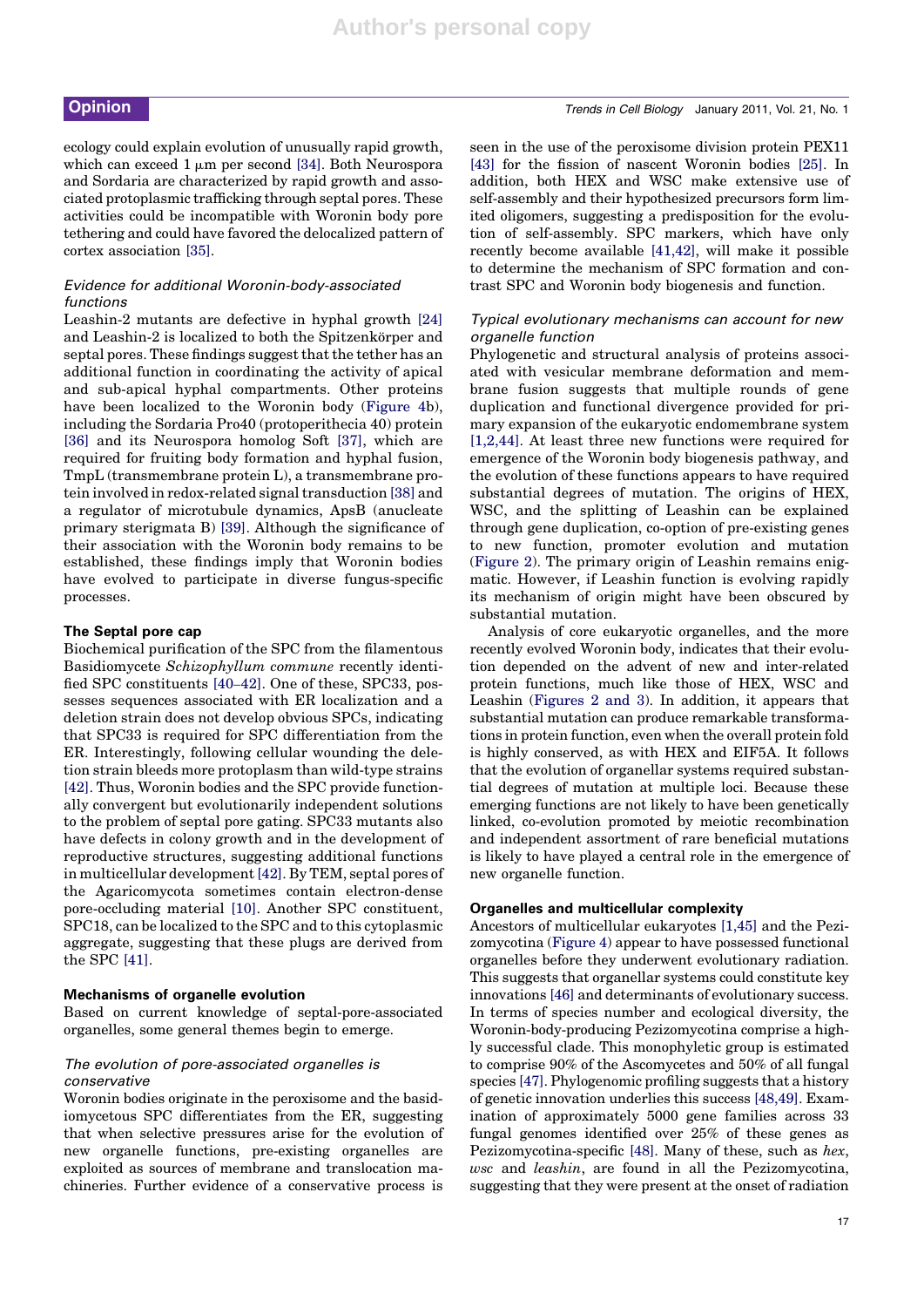[48]. In the future, these Pezizomycotina-specific genes are likely to yield additional Woronin-body-associated functions, as well as other adaptations.

Fungal groups with the most complex and prominent septal pore-associated organelles also produce the largest and most complex multicellular reproductive structures, such as truffles (*Tuber borchii*) of the Pezizomycotina, and the widely cultivated mushrooms (Agaricus bisporus) of the Agaricomycotina [50]. The Woronin body and SPC clearly function in septal pore gating, however, the growth and development defects observed in Leashin [24] and SPC33 [42] mutants suggest additional roles. Understanding these should reveal additional links between these organelles and specific modes of multicellular organization.

#### Concluding remarks

The core functions of eukaryotic organelles are well understood, but relatively little is known about how organelles acquire taxa-specific functions to promote evolutionary radiation. Fungal pore-associated organelles evolved independently at least twice and appear to be key innovations. However, much remains to be done to validate this assertion and to understand their diversity and function (Box 1). In the pre-genomic era, compact genomes and powerful haploid genetics made cellular yeast ideal models for studying core eukaryotic function. In the future, the same attributes could make multicellular fungal phyla groups of choice for investigating the evolution of organelles and multicellular complexity.

#### Box 1. Outstanding questions

- How do the Woronin body and SPC modify and interact with core peroxisome and ER biogenesis functions? How is the abundance and quality of these derived organelles controlled?
- Like the Woronin body, the SPC is organized around a dense proteinaceous matrix (Figure 1c,d). Does the SPC dense-core selfassemble and promote organelle differentiation by influencing membrane composition as HEX does in the Woronin body biogenesis pathway (Figure 1f)?
- Key innovations can be defined as traits that promote ecological specialization and evolutionary radiation [46]. Are Woronin bodies and the SPC key innovations as suggested by their lifestyleassociated function? Future work aimed at determining whether these organelles acquired additional secondary functions during evolutionary radiation can help to further establish their credentials as key innovations.
- A number of functionally diverse proteins have been associated with Woronin bodies (Figure 4b). What is the functional significance of this localization?
- Leashin and SPC33 mutants display developmental defects that do not appear to be associated with pore occlusion – what role do these proteins play in the coordination of multicellular development?
- Pore-associated organelles also occur in other less-well-studied taxa [11,51,52]. Are these independent innovations, or are they related to the SPC or Woronin body?
- **EM** studies have shown that pore-associated organelles display systematic structural variation [10,11,52,53] – does this reflect random genetic drift or the evolution of specialized function?
- Looking more holistically at the biology of the fungi what is the degree and quality of cellular innovation associated with a successful group such as the Pezizomycotina? Are there a few or many key innovations, and are these mostly functionally independent or highly integrated?

# **Opinion** Trends in Cell Biology January 2011, Vol. 21, No. 1

#### Acknowledgements

I am grateful to Laurent Pieuchot, Fangfang Liu and Snezhana Oliferenko for critical reading, anonymous reviewers for helpful suggestions, and Laurent Pieuchot for preparation of figures. Work in the author's laboratory is supported by funds from the Singapore Millennium Foundation and the Temasek Life Sciences Laboratory.

#### **References**

- 1 Dacks, J.B. and Field, M.C. (2007) Evolution of the eukaryotic membrane-trafficking system: origin, tempo and mode. J. Cell Sci. 120, 2977–2985
- 2 Field, M.C. and Dacks, J.B. (2009) First and last ancestors: reconstructing evolution of the endomembrane system with ESCRTs, vesicle coat proteins, and nuclear pore complexes. Curr. Opin. Cell Biol. 21, 4–13
- 3 James, T.Y. et al. (2006) Reconstructing the early evolution of Fungi using a six-gene phylogeny. Nature 443, 818–822
- 4 Alexopolous, C.J. et al. (1996) Introductory Mycology, John Wiley & Sons
- 5 Glass, N.L. et al. (2004) Hyphal homing, hyphal fusion and mycelial interconnectedness. Trends Microbiol. 12, 135–141
- 6 Berbee, M.L. and Taylor, J.W. (2010) Dating the molecular clock in fungi – how close are we? Fungal Biol. Rev. 24, 1–16
- 7 Stajich, J.E. et al. (2009) The fungi. Curr. Biol. 19, R840–845
- 8 Darrah, P.R. et al. (2006) The vacuole system is a significant intracellular pathway for longitudinal solute transport in basidiomycete fungi. Eukaryot Cell 5, 1111–1125
- 9 Markham, P. and Collinge, A.J. (1987) Woronin bodies of filamentous fungi. FEMS Microbiol. Rev. 46, 1–11
- 10 Muller, W.H. et al. (1998) Structural differences between two types of basidiomycete septal pore caps. Microbiology 144, 1721–1730
- 11 Lutzoni, F. et al. (2004) Assembling the fungal tree of life: progress, classification, and evolution of subcellular traits. Am. J. Bot. 9, 1446– 1480
- 12 Trinci, A.P.J. and Collinge, A.J. (1973) Occlusion of septal pores of damaged hyphae of Neurospora crassa by hexagonal crystals. Protoplasma 80, 57–67
- 13 Momany, M. et al. (2002) Mapping Woronin body position in Aspergillus nidulans. Mycologia 94, 260–266
- 14 Berns, M.W. et al. (1992) Optical trapping in animal and fungal cells using a tunable, near-intrared titanium-sapphire laser. Exp. Cell Res. 198, 375–378
- 15 Jedd, G. and Chua, N.H. (2000) A new self-assembled peroxisomal vesicle required for efficient resealing of the plasma membrane. Nat. Cell Biol. 2, 226–231
- 16 Tenney, K. et al. (2000) hex-1, a gene unique to filamentous fungi, encodes the major protein of the Woronin body and functions as a plug for septal pores. Fungal Genet. Biol. 31, 205–217
- 17 Soundararajan, S. et al. (2004) Woronin body function in Magnaporthe grisea Is essential for efficient pathogenesis and for survival during nitrogen starvation stress. Plant Cell 16, 1564–1574
- 18 Maruyama, J. et al. (2005) Three-dimensional image analysis of plugging at the septal pore by Woronin body during hypotonic shock induced hyphal tip bursting in the filamentous fungus Aspergillus oryzae. Biochem. Biophys. Res. Commun. 331, 1081–1088
- 19 Yuan, P. et al. (2003) A HEX-1 crystal lattice required for Woronin body function in Neurospora crassa. Nat. Struct. Biol. 10, 264–270
- 20 Lew, R.R. et al. (2004) Turgor regulation in hyphal organisms. Fungal Genet. Biol. 11, 1007–1015
- 21 Money, N.P. and Harold, F.M. (1992) Extension growth of the water mold Achlya: interplay of turgor and wall strength. Proc. Natl. Acad. Sci. U. S. A. 15, 4245–4259
- 22 Tey, W.K. et al. (2005) Polarized gene expression determines Woronin body formation at the leading edge of the fungal colony. Mol. Biol. Cell 16, 2651–2659
- 23 Liu, F. et al. (2008) Making two organelles from one: Woronin body biogenesis by peroxisomal protein sorting. J. Cell Biol. 180, 325–339
- 24 Ng, S.K. et al. (2009) A tether for Woronin body inheritance is associated with evolutionary variation in organelle positioning. PLoS Genet. 5, e1000521
- 25 Escano, C.S. et al. (2009) Disruption of the  $Aopex11-1$  gene involved in peroxisome proliferation leads to impaired Woronin body formation in Aspergillus oryzae. Eukaryot Cell 8, 296–305